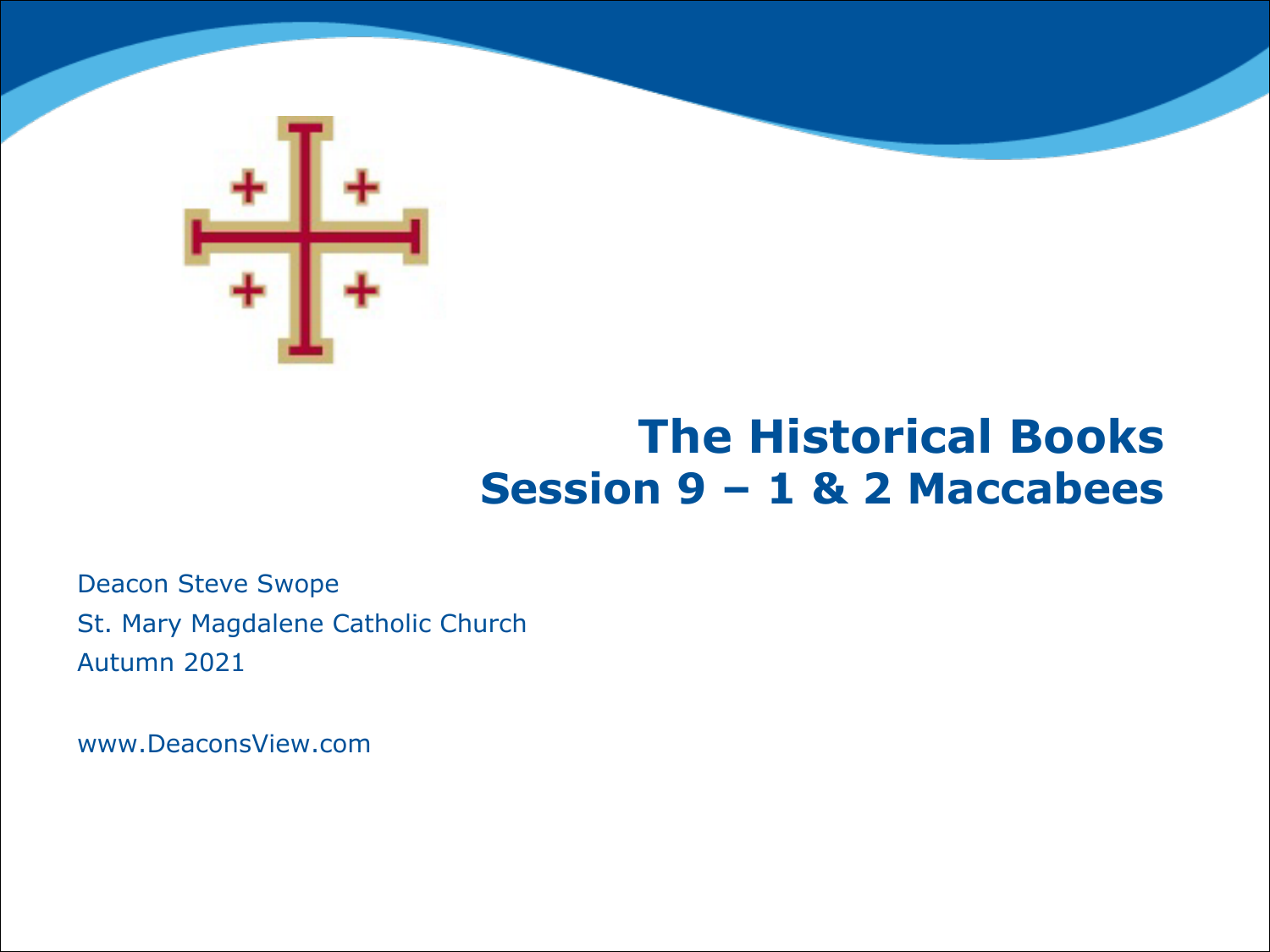# So What do you Think?

#### ■ Read the 1 & 2 Maccabees

- What leads to the rebellion of Mattathias and his sons?
- What lesson does Judas give his followers in 1 Mac 3?
- Why do you think that Judas and his brother celebrated the restoration of the Temple every year?
- What does King Antiochus IV learn at his death?
- Where do the brothers of Judas finally find security?
- What events lead to the desecration of the Temple?
- What does the author want us to know by the end of 2 Maccabees?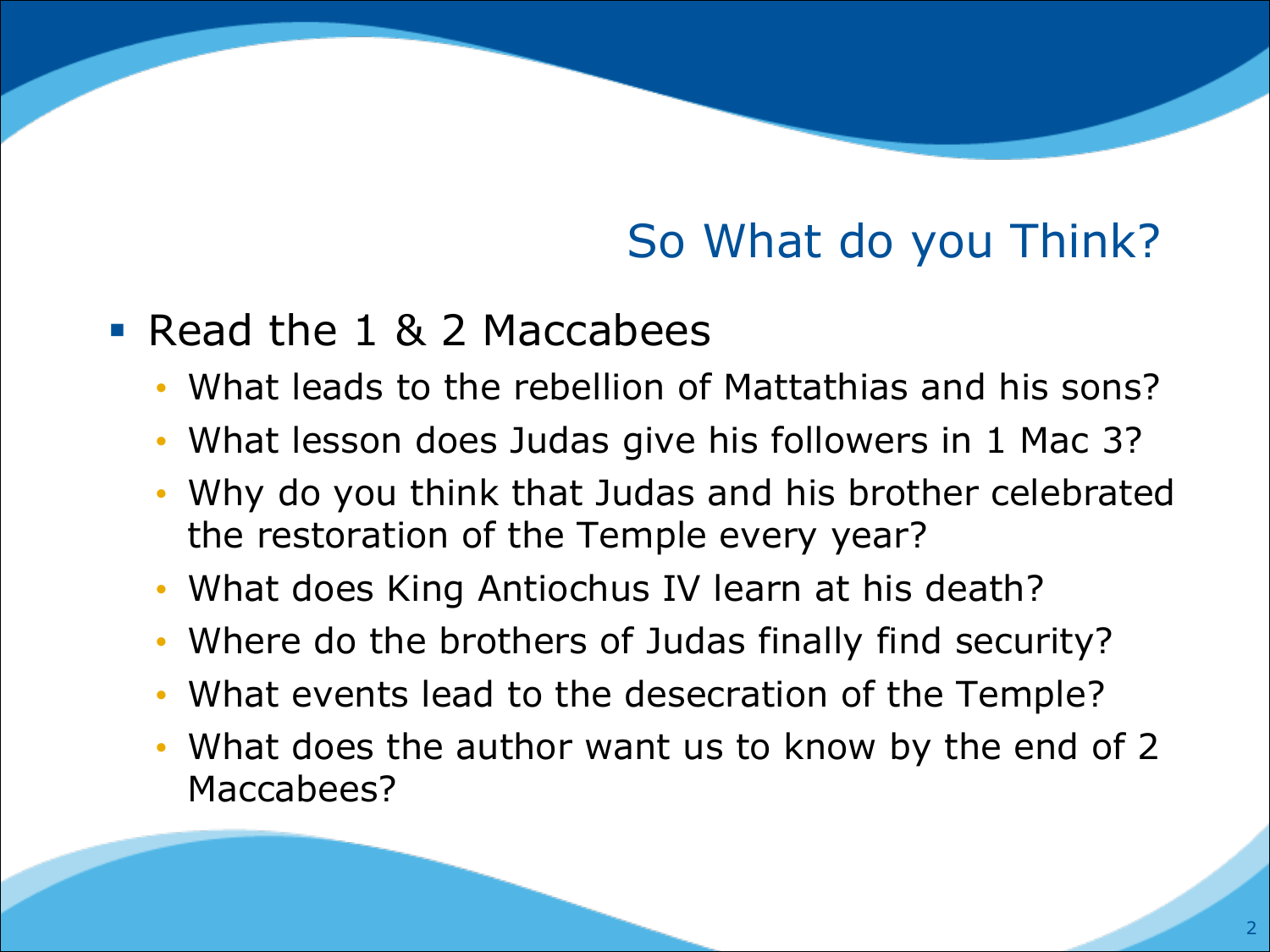- Some say that Maccabeus means "Chosen by God" while others say it means "Hammer"
- Either meaning seems to suit Judas, the son of **Mattathias**
- Judas was a prominent leader in a Jewish struggle against oppression known as the Maccabean Revolt
- It began when King Antiochus IV of Syria wanted to unite his sprawling empire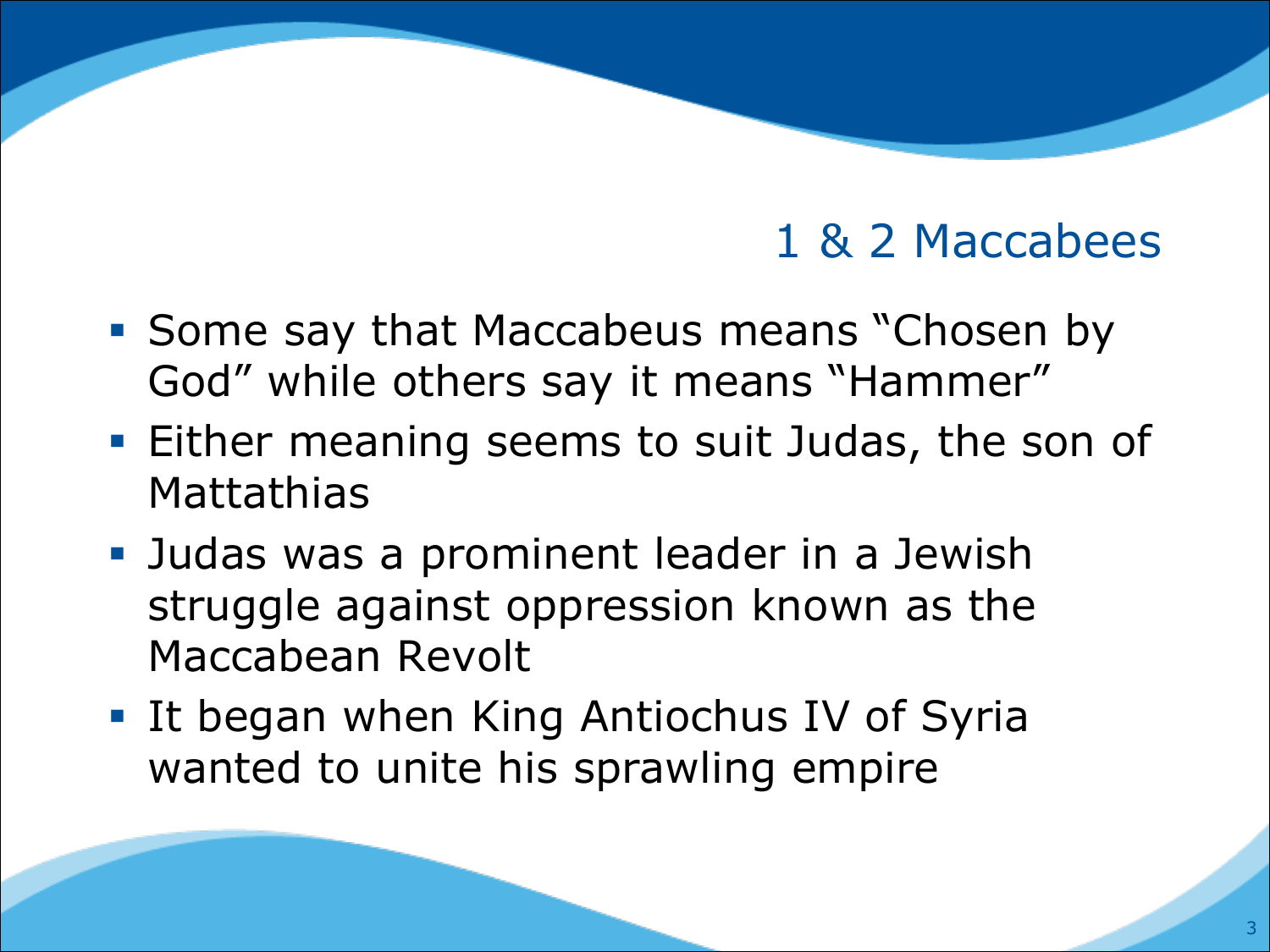- To unite them he encouraged his subjects to accept the Greek culture and shun their old ways
- The Jewish people resisted this policy and the trouble began
- Antiochus IV eventually sent armies to Palestine to force the issue
- Violence against Jews who remained faithful escalated dramatically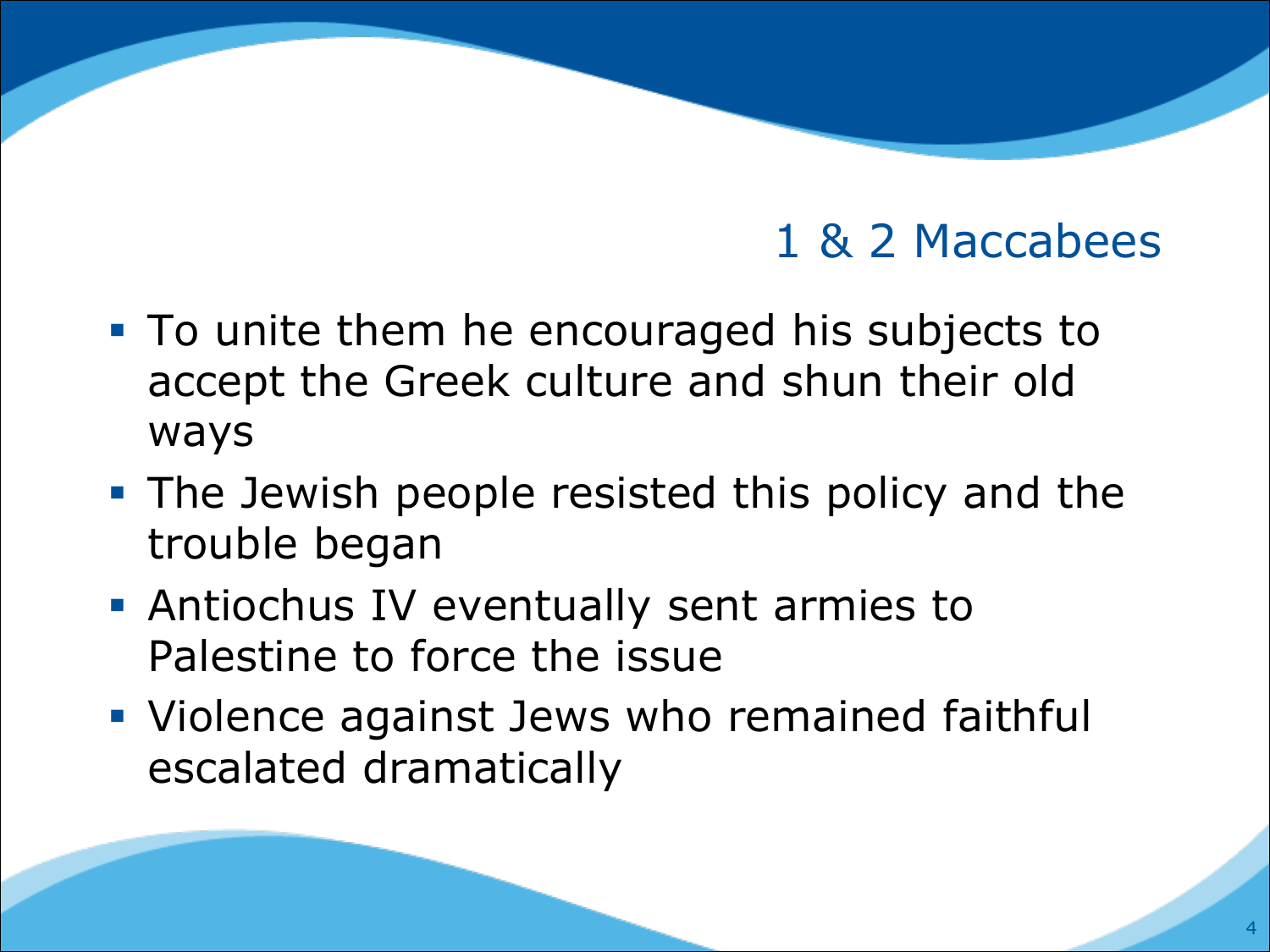- Finally, Mattathias and his seven sons broke out in open rebellion against the empire
- Judas became the military leader
- **After a series of victories against increasingly** powerful forces – Judas was able to reclaim the temple
- By doing so, he restored worship to the God of Israel and saved his people
- It was in the spring, 163 years before Jesus' birth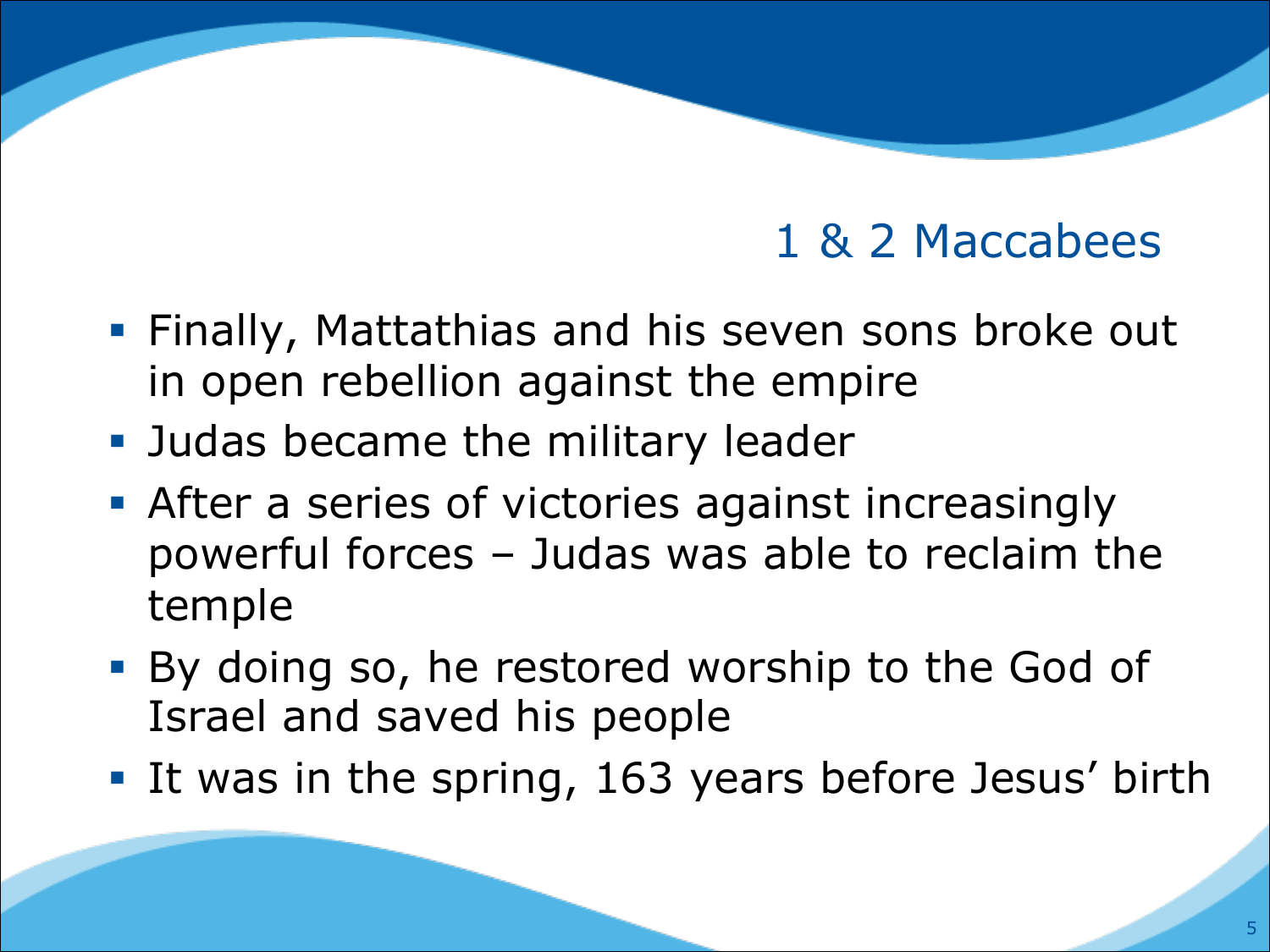- Jonathan succeeded his brother as the leader of the people
- Like Judas, he was a very capable leader
- **The narrative of his work reads like the** military exploits of just about any nation
- § Jonathan makes alliances with one nation and then another
- He ultimately dies at the hands of a supposed ally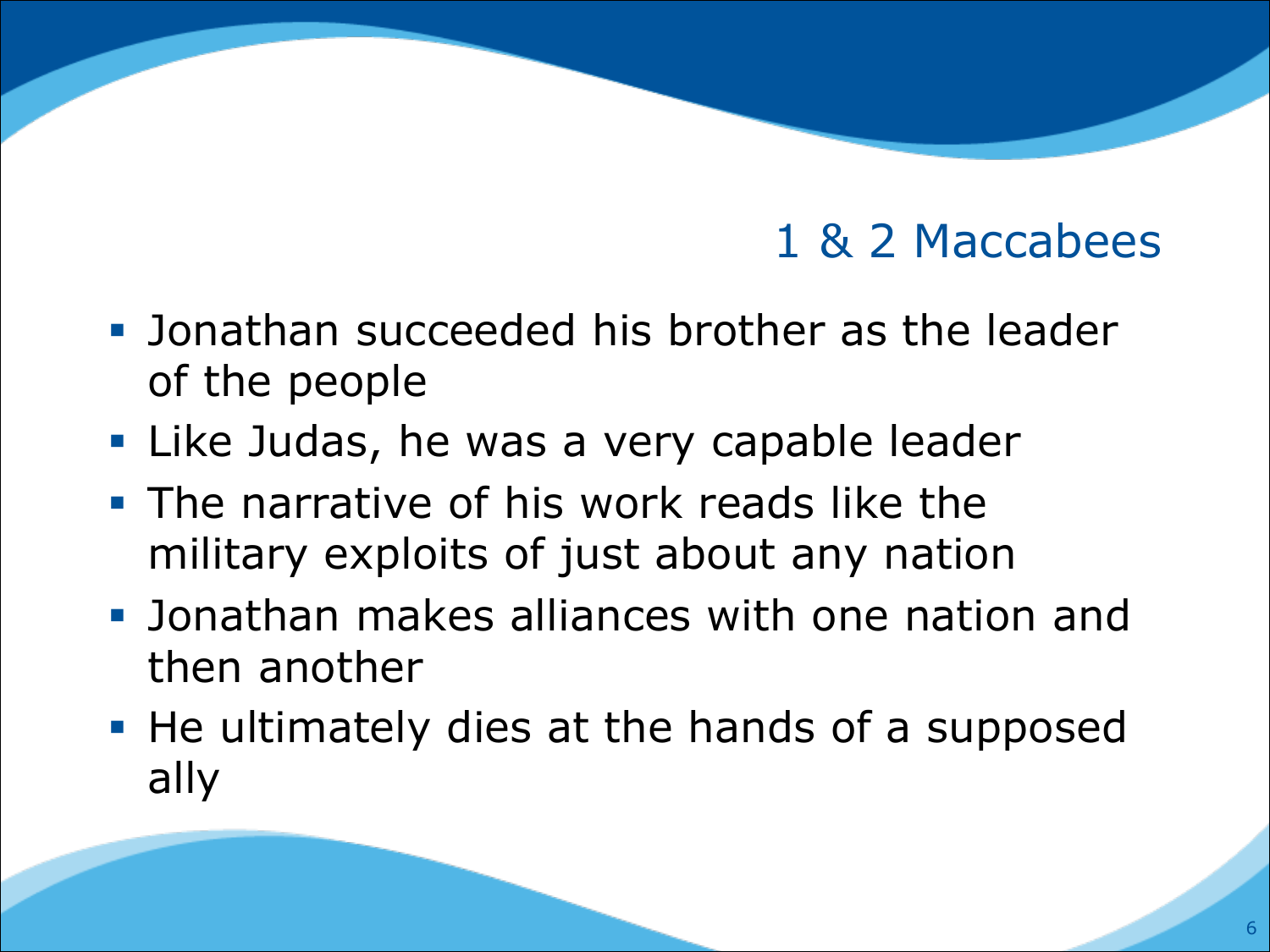- The same patter is repeated with Simon, brother of Jonathan
- The book 1 Maccabees ends with Simon's son John narrowly escaping death
- The final verses suggest that we pick up the rest of the story in the chronicles of John's high priesthood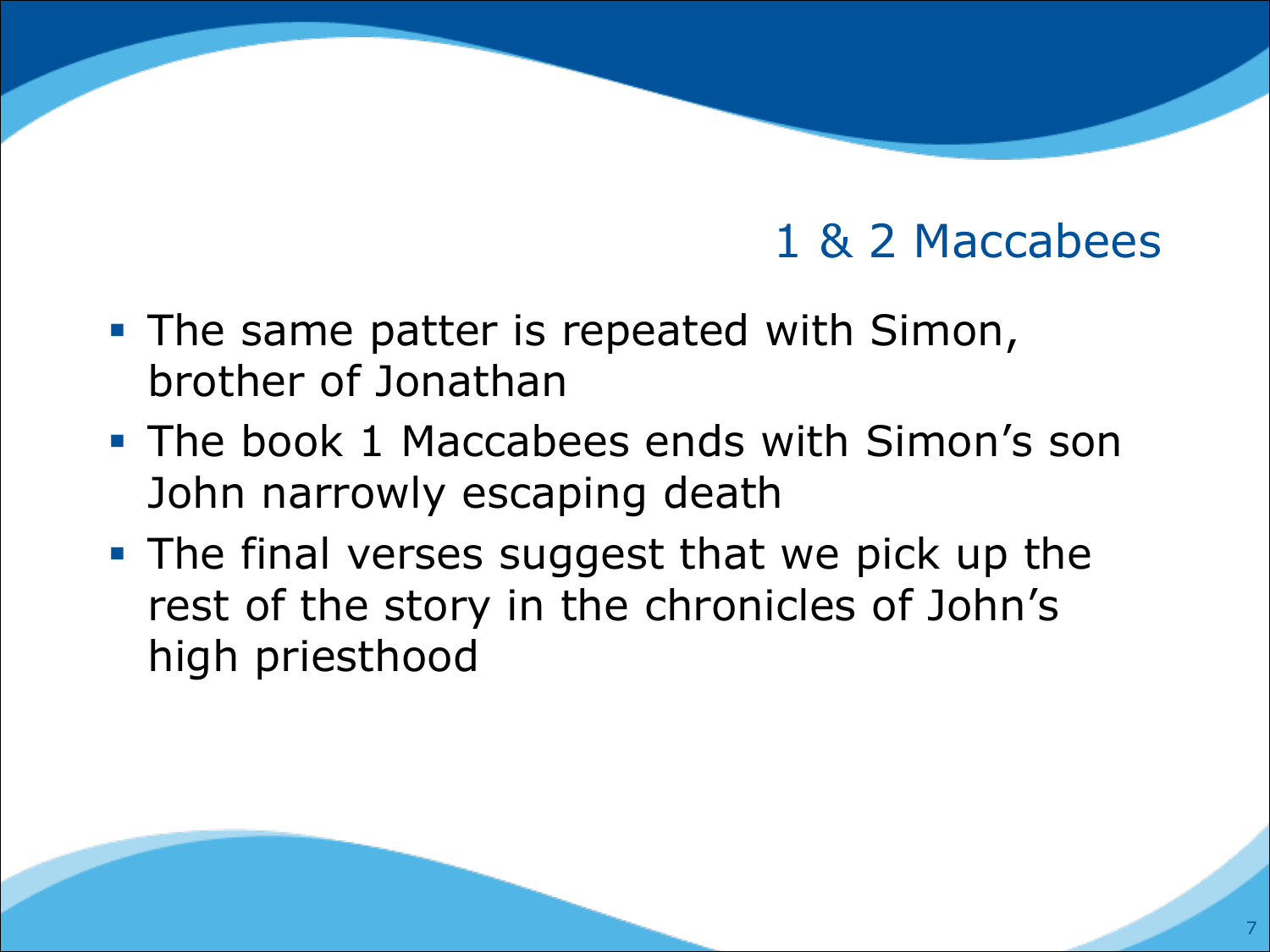- The first book of Maccabees focuses mainly on the human initiative in the struggle
- § Mainly it concentrates on the bravery of Judas and the lesser achievements of his brothers Jonathan and Simon
- The second book of Maccabees focuses on the spiritual aspects of the struggle and frequently brings God into the picture (in just about every paragraph)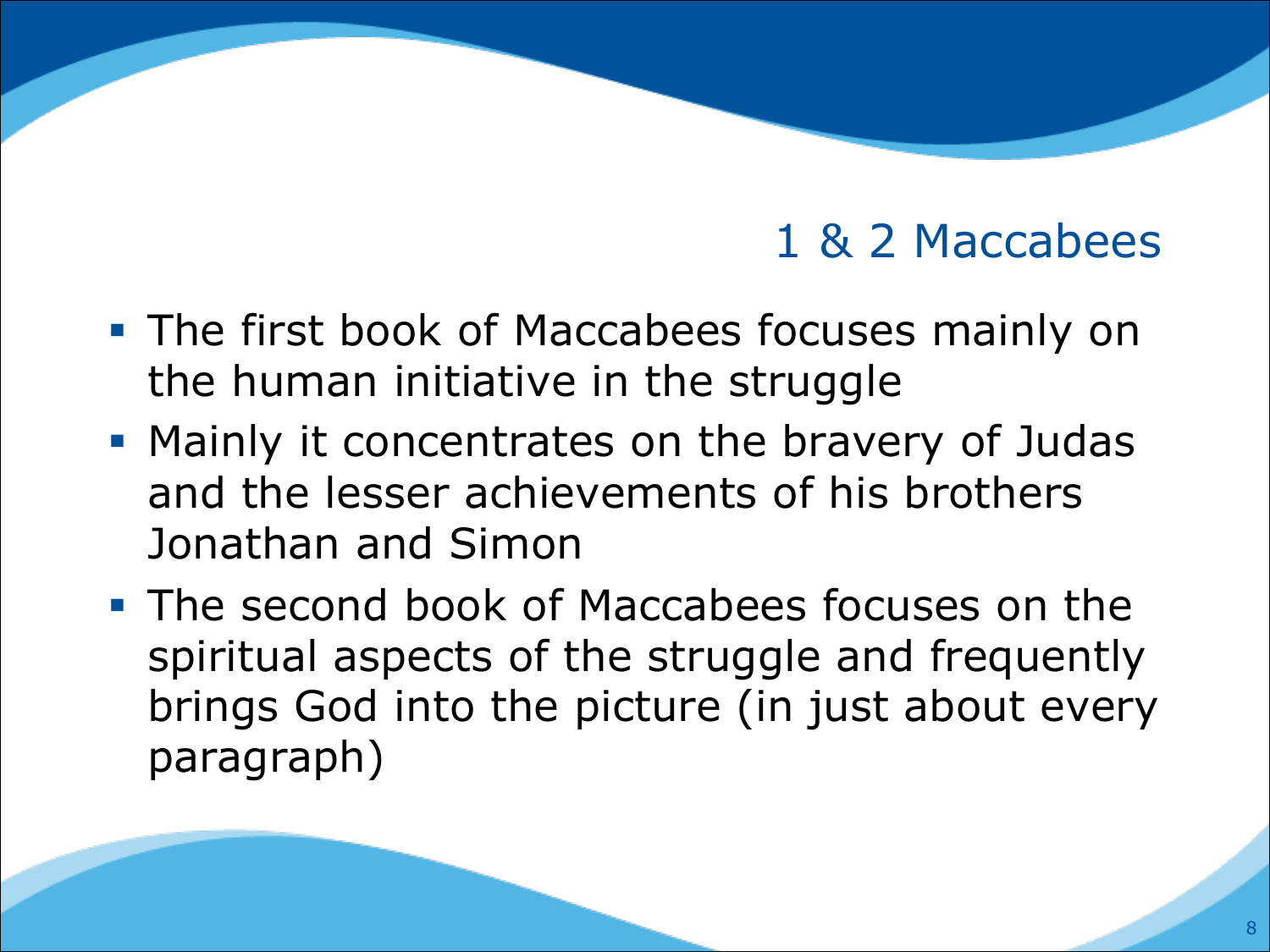- **This book puts emphasis on the devotion of** the Jewish people to their faith and their tradition
- The book begins with a pair of letters which set the tone (joyous) for the book
- **The Jews in Jerusalem invite the Jews in Egypt** to join them in celebrating the dedication of the Jerusalem temple
- $\blacksquare$  We know this feast as Hanukkah which means dedication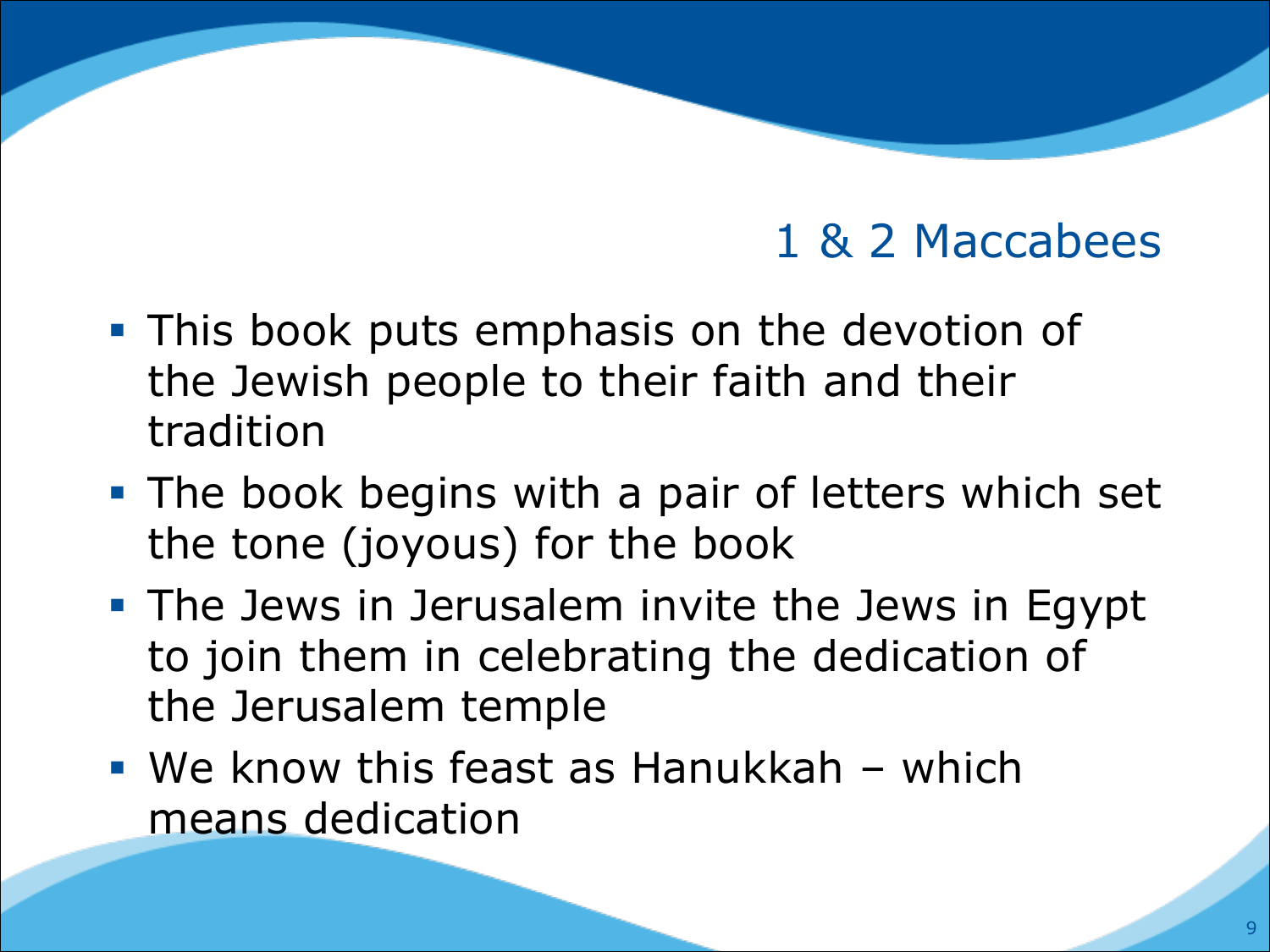- The book highlights the spiritual success enjoyed by Israel during the hard years of struggle for renewed freedom
- While we hear about theft, intrigue and murder by those who held the office of high priest – we also read about the miracle of God to keep the temple treasury from the wicked
- Still the book doesn't ignore the cruelty of Antiochus IV as he imposes Greek ways on the Jews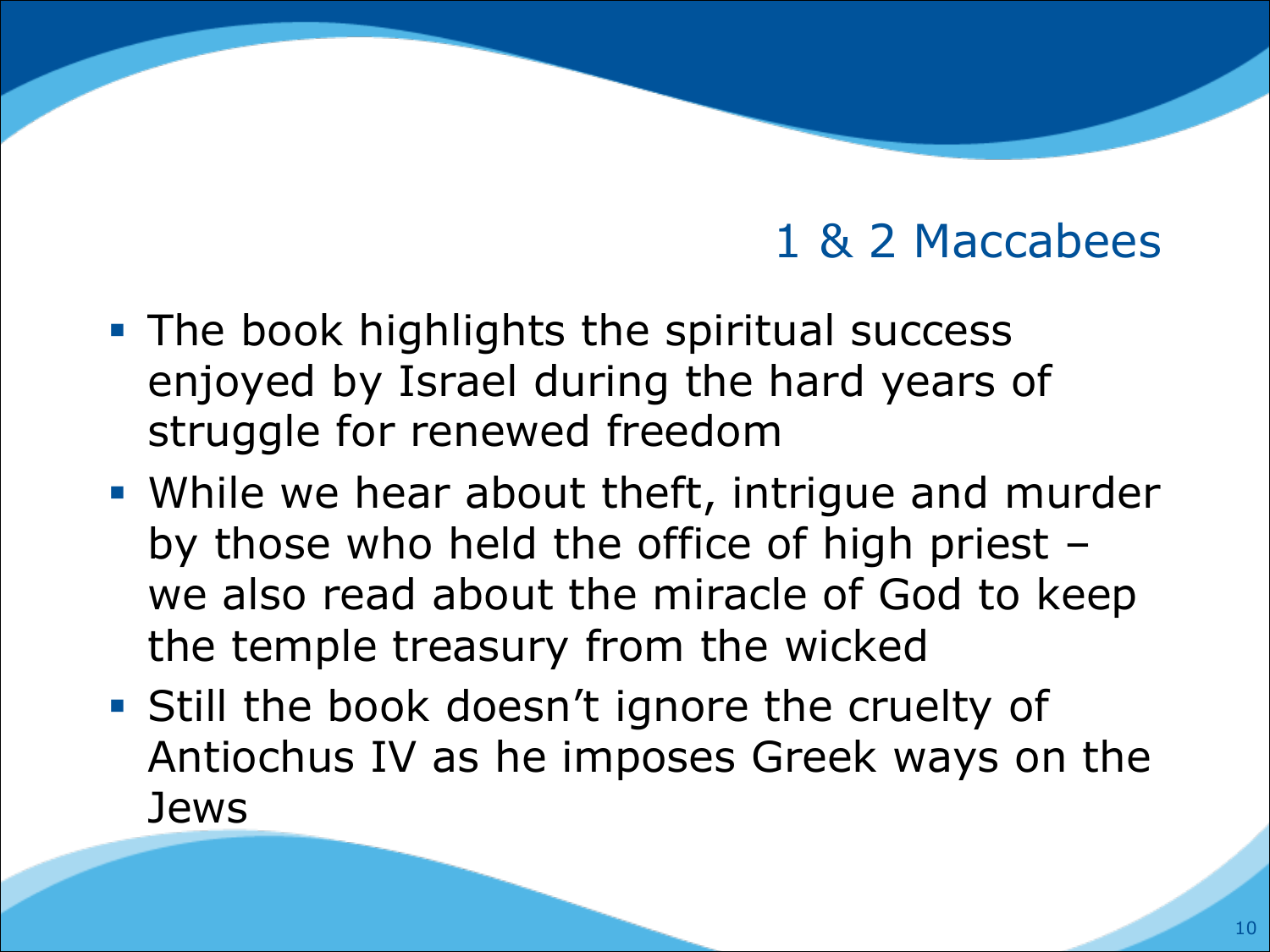- In the book the king's power to harm is overshadowed by the great faith of ordinary people
	- An old man dies a noble death for God
	- A mother and seven sons are martyred for their convictions
- The rest of the book is about the victories won by Judas against Antiochus and his generals – especially Nicanor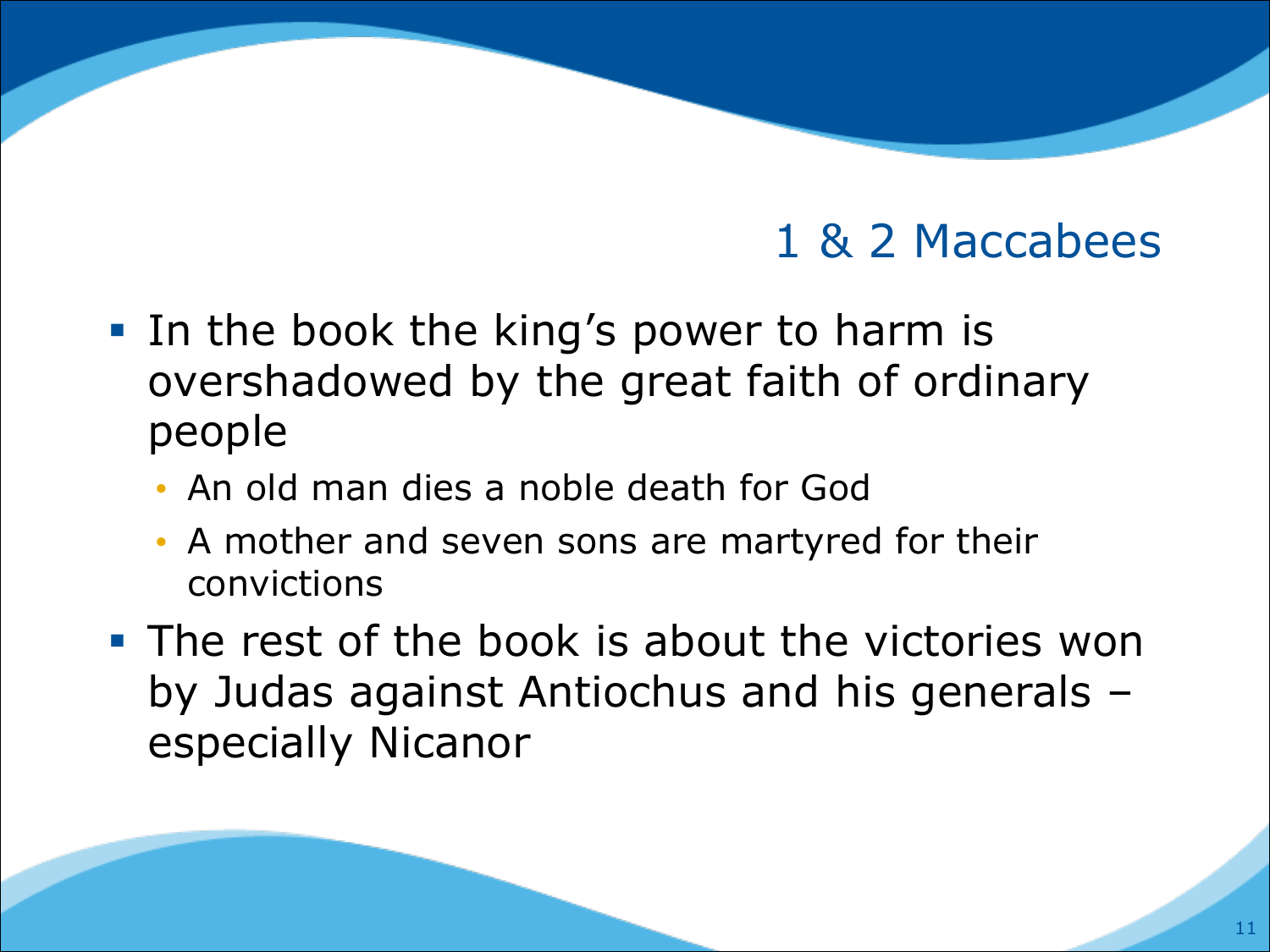- Maccabees 2 is more spiritually enlightening and satisfying than Maccabees 1
- It looks for all of the spiritual positives among a rather bleak story of Israel's struggle for independence
- All along we have the feeling that God's people will prevail over the power of Antiochus
- **Antiochus represents the power, greed and** wickedness of the world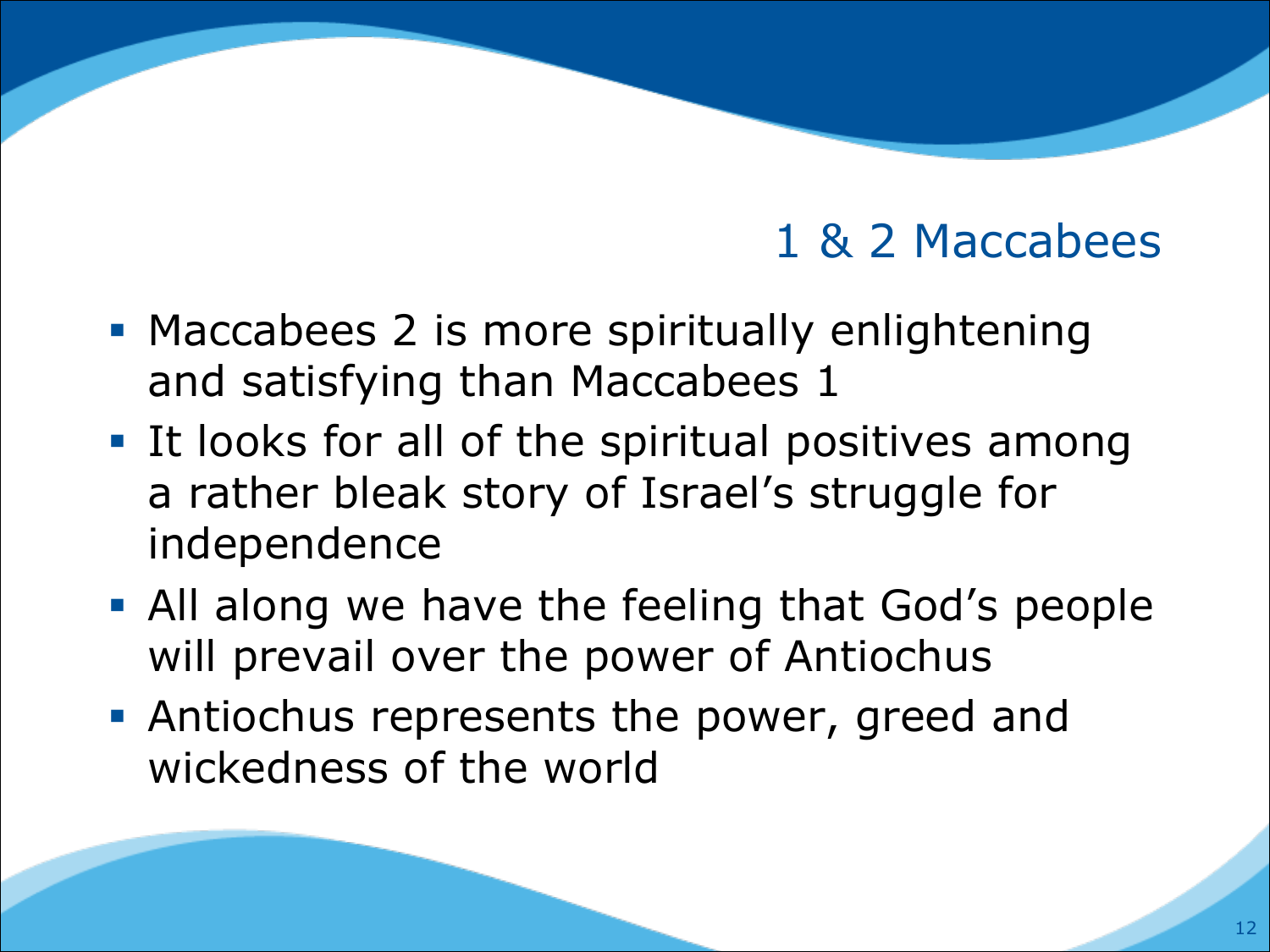- Taken together, Maccabees 1 & 2 provide a significant spiritual lesson
- The power and might of warriors can win only a limited kingdom while trust in God will always lead to everlasting life in the kingdom of heaven
- Together the books make yet another contribution to the Biblical message that security and happiness is found in God alone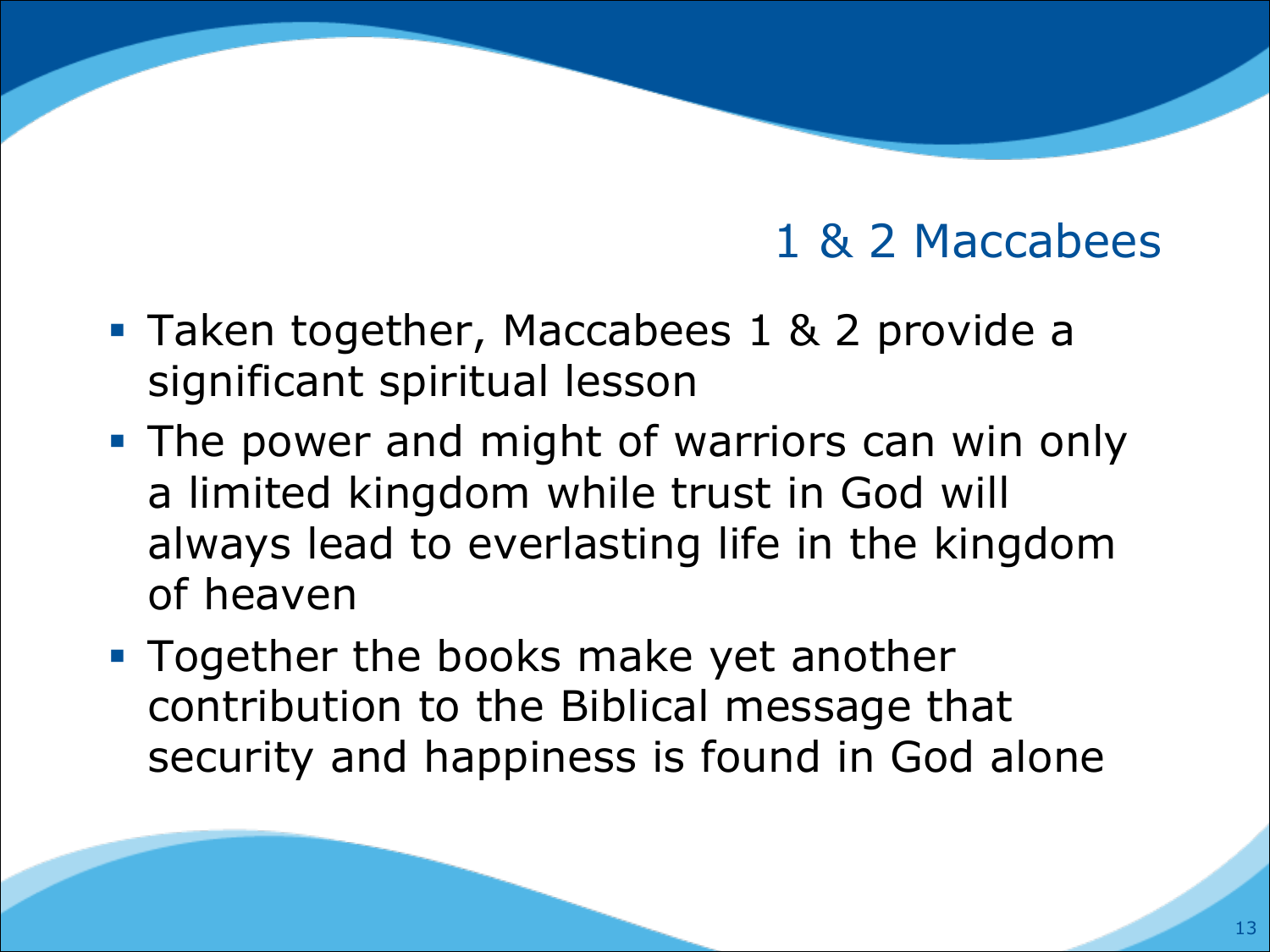- 1 Maccabees has 16 chapters
	- 1 9 Judas leads the struggle for religious freedom
	- 10 16 The qualified success of Jonathan and Simon
- 2 Maccabees has 15 chapters
	- $1 2$  Celebrating the purification of the Temple
	- 3 10 How God protected the Temple
	- 11 15 How God protected the people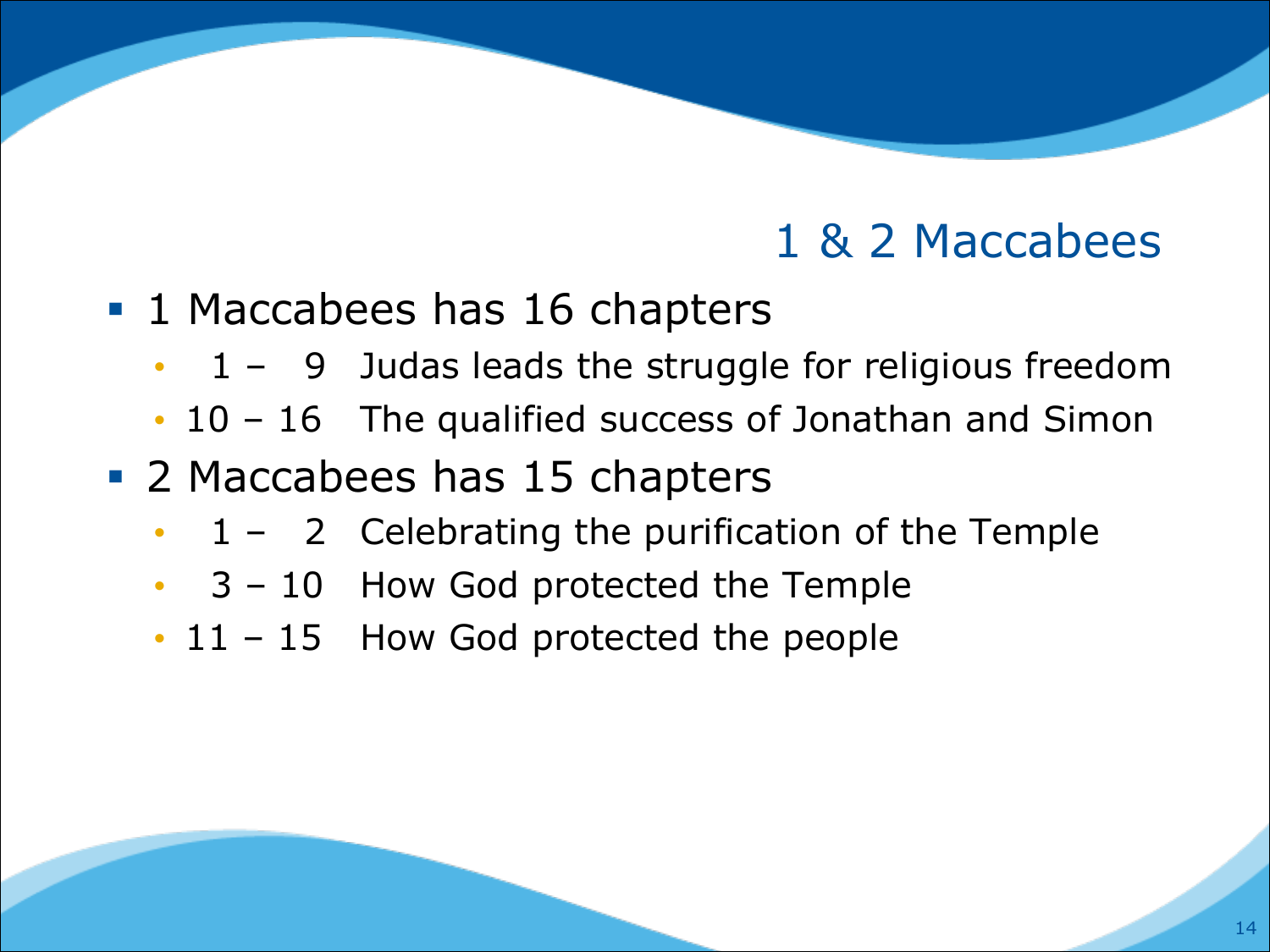- When does it take place
	- Victory over Seleucus 312 BC
	- Judas Maccabeus 167 160 BC
	- Roman Palestine after 63 BC
- The Maccabean Revolt was from 167 164 BC
- 1 Maccabees was probably written early in the first century
- 2 Maccabees may be the older book
- § Scholars estimate it was written in about 124 BC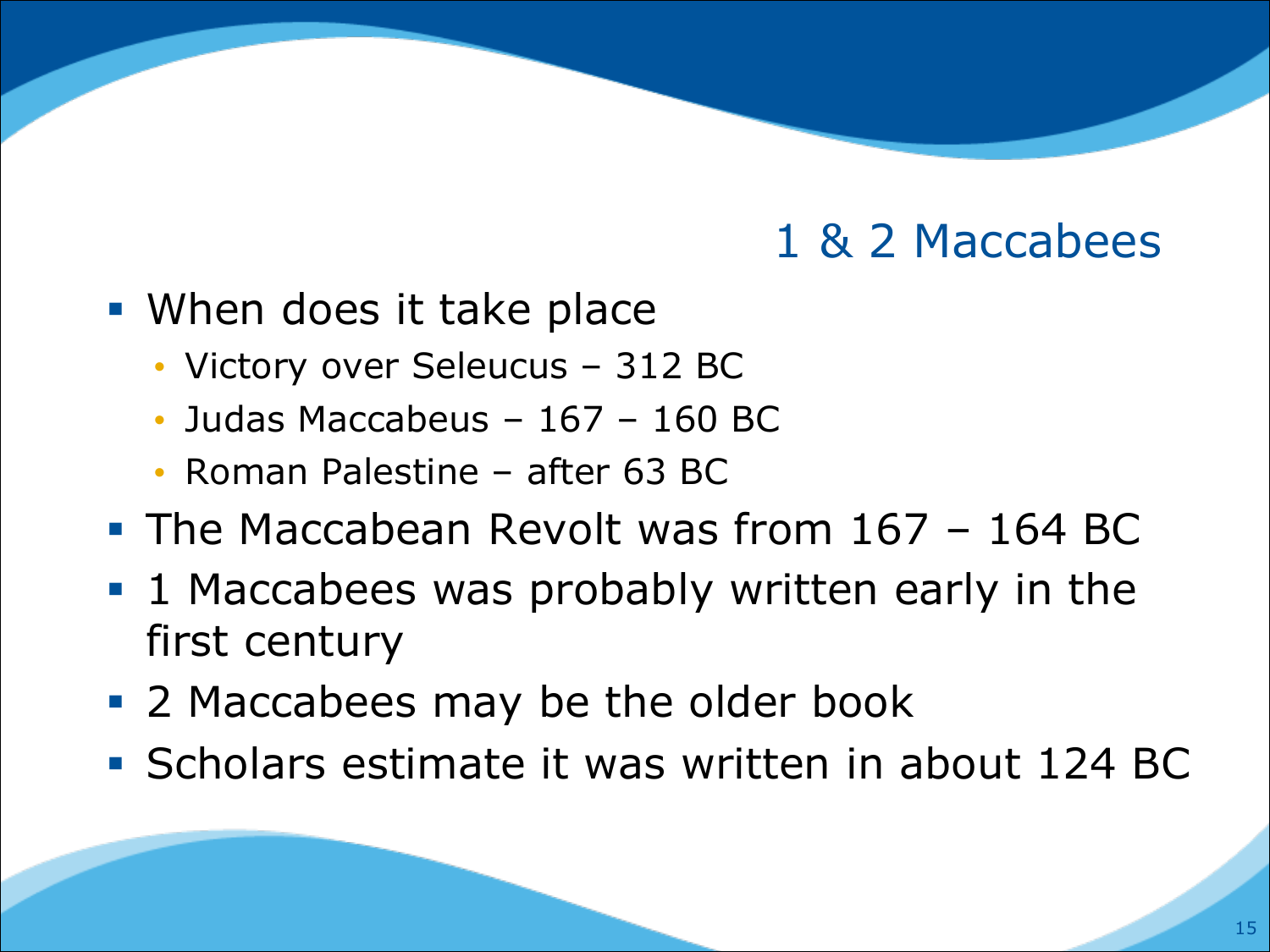- Interesting points
	- **Reader's Digest –** 2 Maccabees is a digest of a five volume work on the Revolt by Jason of Cyrene. He relates God's role in human history and wants readers to enjoy the book. The final verse says, "the style of the story delights the ears of those who read the work. And here will be the end."
	- **Hanukkah -** Meaning "dedication" it is the 8 day celebration that took place after faithful Jews freed the Jerusalem temple and restored worship. The feast includes lighting lamps in the temple.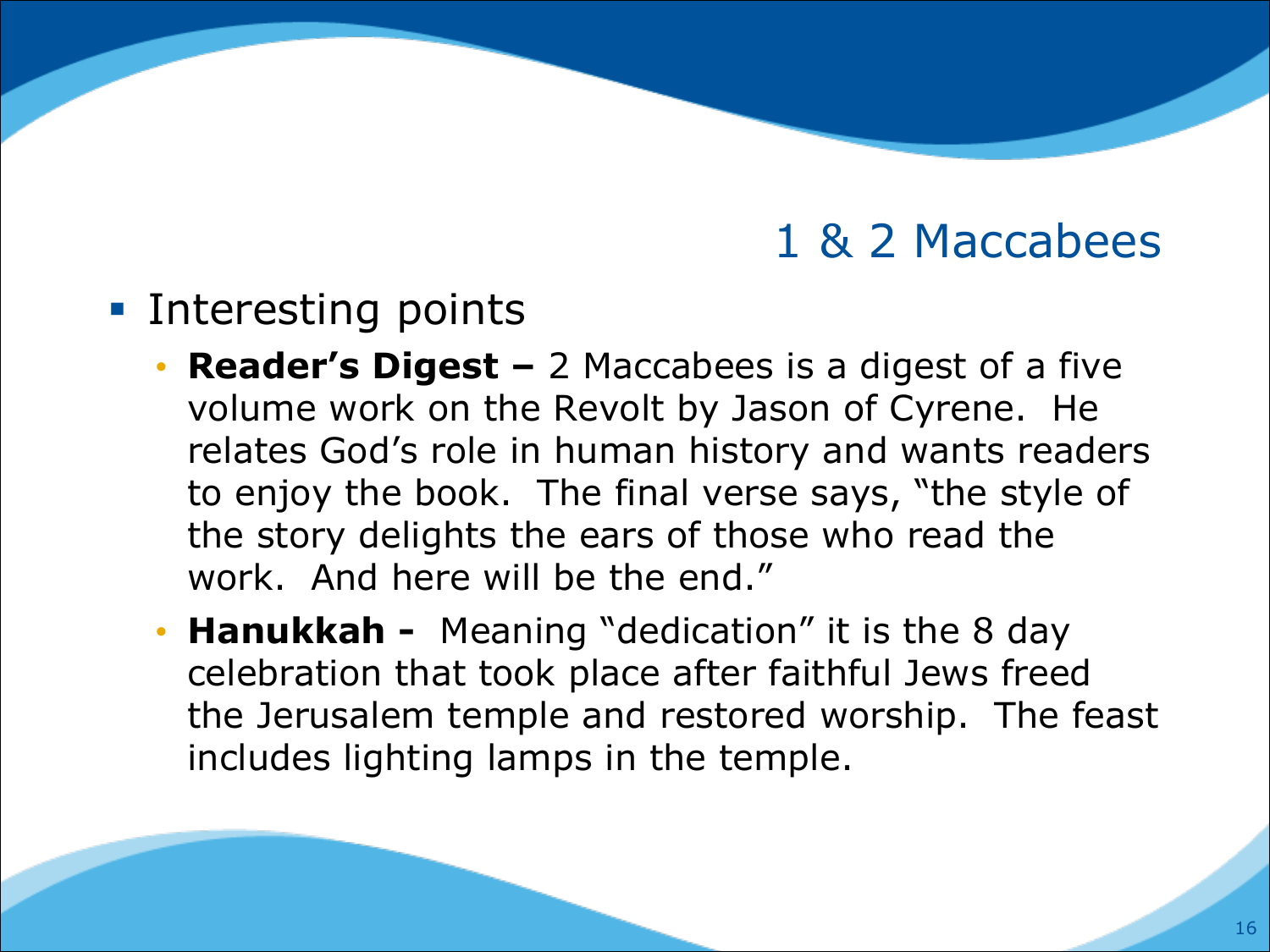#### ■ Interesting points

- **Prayers for the Dead**  In 2 Maccabees 12:42-45 Judas takes up a collection to provide for a sin offering in the temple on behalf of those who died in battle. The text states he did it out of the conviction that they would rise from the dead. The passage is part of the foundation of the teaching on purgatory
- **Saints**  The devout high priest Onias was praying for the people and the prophet Jeremiah appeared alongside of him doing the same thing. This passage clearly exhibits the conviction that saints intercede for us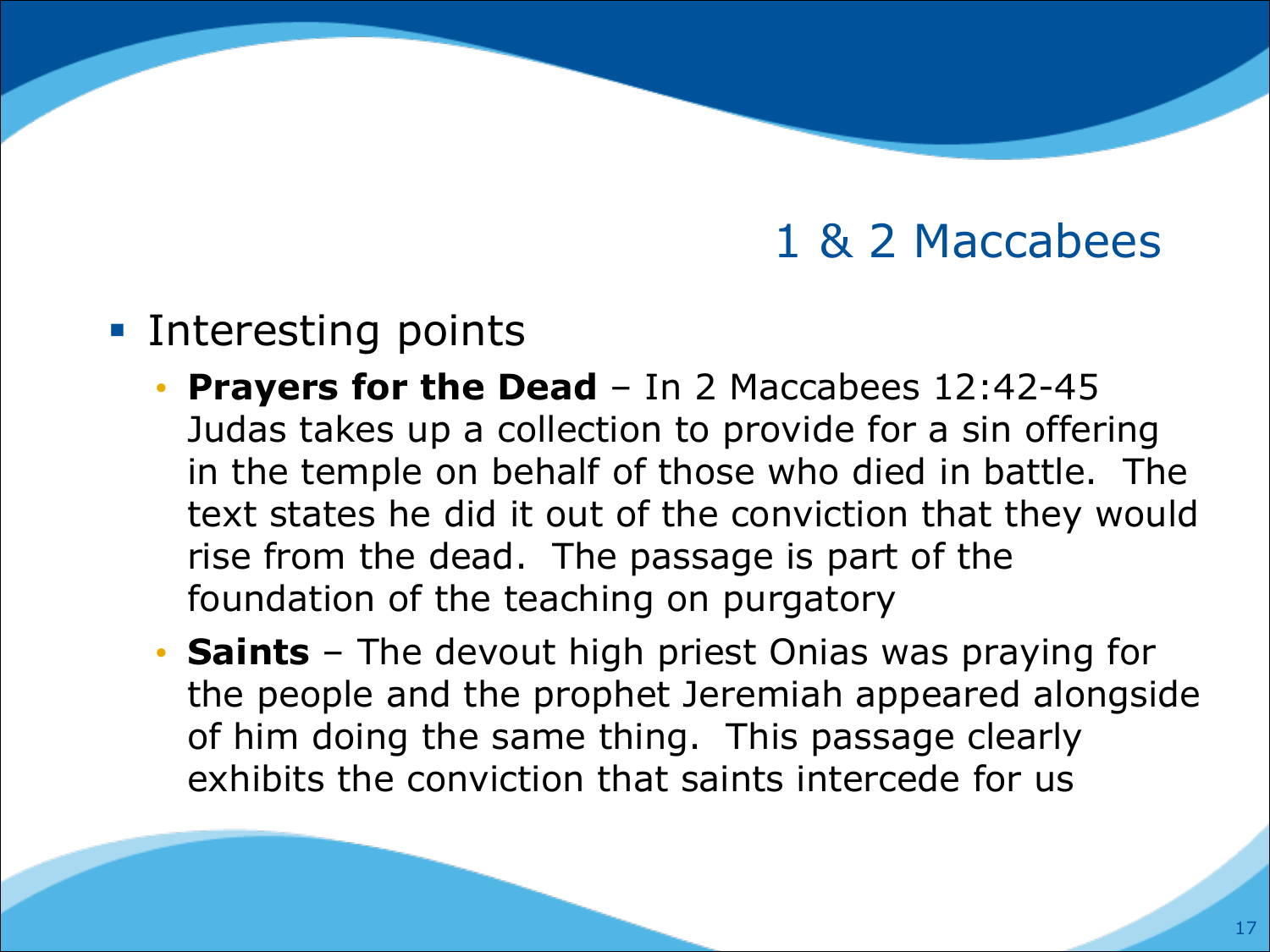- Interesting points
	- **Nicanor Day**  This day in the month of Adar (February) celebrated the victory over one of the most notorious enemy of the Jews. Nicanor was ruthless in his anti-Jewish policies. Nicanor day was observed until the fall of Jerusalem in 70 AD.
	- **Hasideans**  They are "the faithful ones" Jews noted for loyalty to the Law of Moses. They are mentioned for the first time in 1 Maccabees 2:42-48. Their spiritual descendants are the Pharisees of the time of Jesus.